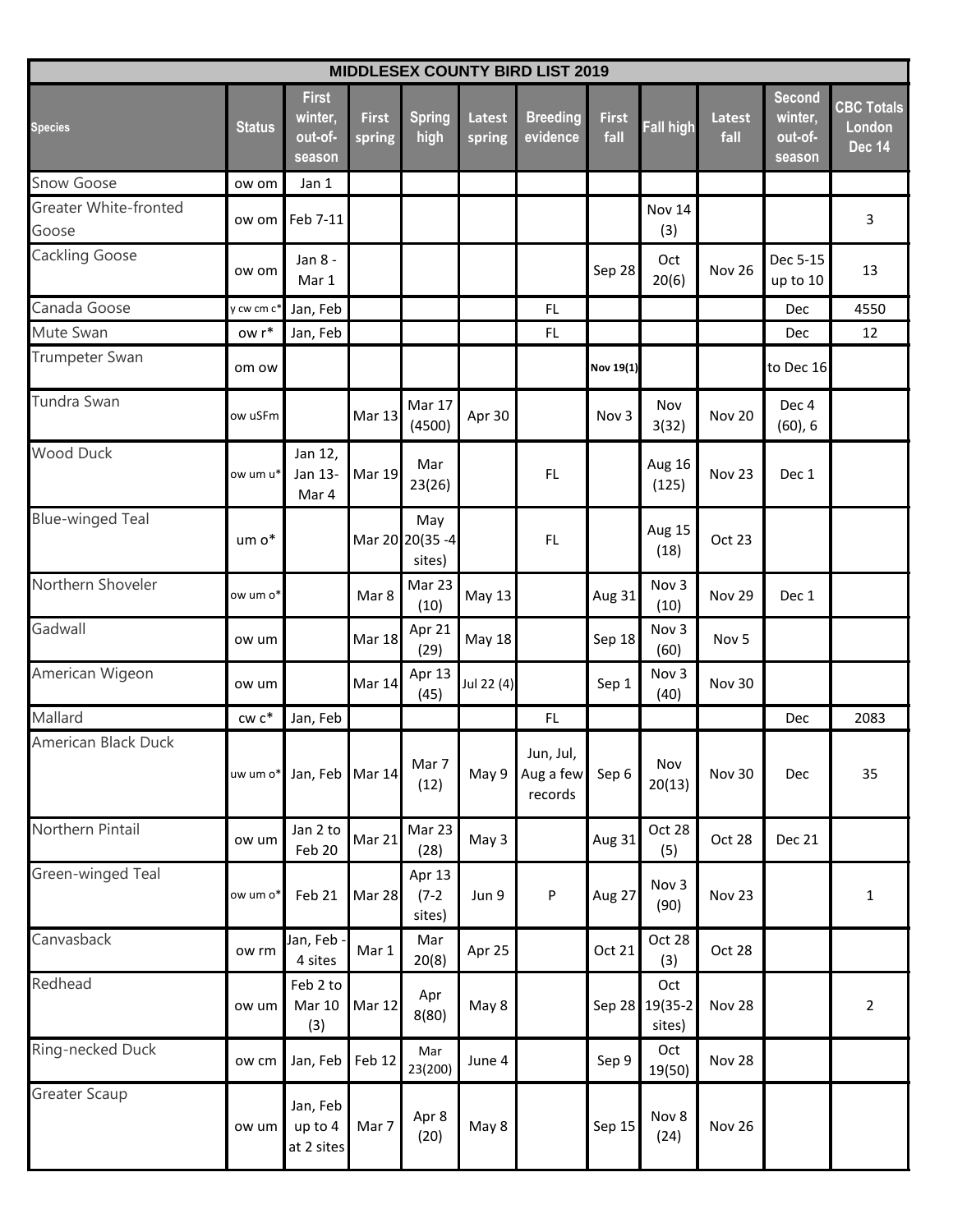| Lesser Scaup               | ow rm    |                                     | <b>Mar 13</b> | Apr 7<br>(45)                        | May 11        |                                               | Oct 17   | Nov<br>3(8)                   | <b>Nov 10</b> |                 |                |
|----------------------------|----------|-------------------------------------|---------------|--------------------------------------|---------------|-----------------------------------------------|----------|-------------------------------|---------------|-----------------|----------------|
| Surf Scoter                | ow om    |                                     |               |                                      |               |                                               | Oct 17   |                               | Oct 19        |                 |                |
| Long-tailed Duck           | ow om    | Feb at<br>least 2<br>sites          | Mar 12        | <b>Mar 12</b><br>(2)                 | Apr 21        |                                               | Oct 17   | Nov 8<br>(2)                  | Nov 8         |                 |                |
| <b>Bufflehead</b>          | uw um    | Jan, Feb<br>up to 18                |               | Apr 22<br>(45)                       | <b>May 18</b> |                                               | Oct 17   | Nov 8<br>(50)                 |               | Dec             | $\overline{7}$ |
| Common Goldeneye           | uw um    | Jan, Feb<br>up tp<br>255            |               | Mar 8<br>(46)                        | Apr 30        |                                               | Oct 20   | Nov<br>$20(16 - 2)$<br>sites) |               | Dec             | 23             |
| <b>Hooded Merganser</b>    | uw um o* | Jan to<br><b>Mar 16</b><br>up to 40 |               | <b>Mar 19</b><br>$(16 - 2)$<br>sites | <b>Jun 18</b> | P                                             | Sep 4    | Nov 20<br>(1603)<br>sites)    | Nov 30        | Dec up to<br>40 | 23             |
| Common Merganser           | uw um as | Jan, Feb<br>up to 60                |               | <b>Mar 30</b><br>(80)                | <b>Jun 11</b> | 2 sites, 2<br>birds but Sept 19<br>no nesting |          | Nov 20<br>(26)                |               | Dec up to<br>50 | 97             |
| Red-breasted Merganser     | ow om    | Jan 1,<br>Feb 8                     | Mar 7         | <b>Mar 10</b><br>(4)                 | May 12        |                                               | Nov 7    | Nov <sub>7</sub><br>(2)       | <b>Nov 19</b> |                 | $\mathbf 1$    |
| <b>Ruddy Duck</b>          | ow cm as |                                     | Mar 23        | Apr 13<br>(722)<br>sites)            | <b>Jun 30</b> | P thru<br>Aug                                 |          | Nov <sub>2</sub><br>(200)     | Nov 26        | Dec up<br>to 2  | $\overline{2}$ |
| Ring-necked Pheasant       | y o*     | <b>Jan 30</b>                       | Apr 30        |                                      |               |                                               |          |                               |               |                 |                |
| <b>Ruffed Grouse</b>       | y o*     |                                     | June 1        |                                      | June 23       |                                               |          |                               |               |                 |                |
| <b>Wild Turkey</b>         | y u*     | Jan, Feb                            |               |                                      |               | <b>FL</b>                                     |          |                               |               | Dec             | 134            |
| Pied-billed Grebe          | ow um r* | <b>Jan 29</b>                       | Mar 26        | Apr 16<br>(6)                        |               | P                                             |          | Nov 1<br>(5)                  | Nov 26        |                 |                |
| <b>Horned Grebe</b>        | ow um r* |                                     | <b>Mar 13</b> | Apr 19<br>(27)                       | May 13        |                                               | Oct 1    |                               | <b>Nov 29</b> |                 |                |
| Red-necked Grebe           | aw om    |                                     | May 1         |                                      |               |                                               |          |                               |               |                 |                |
| <b>Eared Grebe</b>         | am       |                                     | Apr 16        |                                      |               |                                               |          |                               |               |                 |                |
| Rock Pigeon                | y c*     | Jan, Feb                            |               |                                      |               | FL.                                           |          |                               |               | Dec             | 462            |
| <b>Mourning Dove</b>       | y c*     | Jan, Feb                            |               |                                      |               | FL.                                           |          |                               |               | Dec             | 654            |
| Yellow-billed Cuckoo       | om r*    |                                     | May 24        |                                      |               | CF                                            |          |                               | Oct 19        |                 |                |
| <b>Black-billed Cuckoo</b> | $om r*$  |                                     | <b>May 12</b> |                                      |               | S                                             |          |                               | Oct 1         |                 |                |
| Common Nighthawk           | $rm o*$  |                                     | May 9         | May 26<br>(5)                        |               | $\boldsymbol{\mathsf{H}}$                     |          | Sep 2<br>(30)                 | Oct 3         |                 |                |
| Eastern Whip-poor-will     | om       |                                     | Apr 19        |                                      |               |                                               |          |                               | Sep 23        |                 |                |
| Chimney Swift              | $rm u*$  |                                     | Apr 30        | May 17<br>$(245+)$                   |               | AE                                            |          | Sep 2<br>$(200+)$             | Sep 15        |                 |                |
| Ruby-throated              |          |                                     |               | May                                  |               |                                               |          | Sep 1                         |               |                 |                |
| Hummingbird                | um u*    |                                     | May 1         | 20(4)                                |               | $\mathsf{N}$                                  |          | (15)                          | Oct 16        |                 |                |
| Virginia Rail              | aw rm o* |                                     | May 9         | rviay 13                             | <b>Jun 14</b> | $\sf S$                                       |          |                               | Jul 9         |                 |                |
| Sora                       | aw rm o* |                                     | Apr $13$      |                                      |               | $\sf S$                                       |          |                               | Sep 27        |                 |                |
| Common Gallinule           | om       |                                     |               |                                      |               |                                               | Sep 4, 5 |                               |               |                 |                |
| American Coot              | ow um o* | Feb 2                               | Apr 5         | Apr<br>20(2)                         | May 8         |                                               | Oct 17   | Nov 3<br>(8)                  | Nov 8         |                 |                |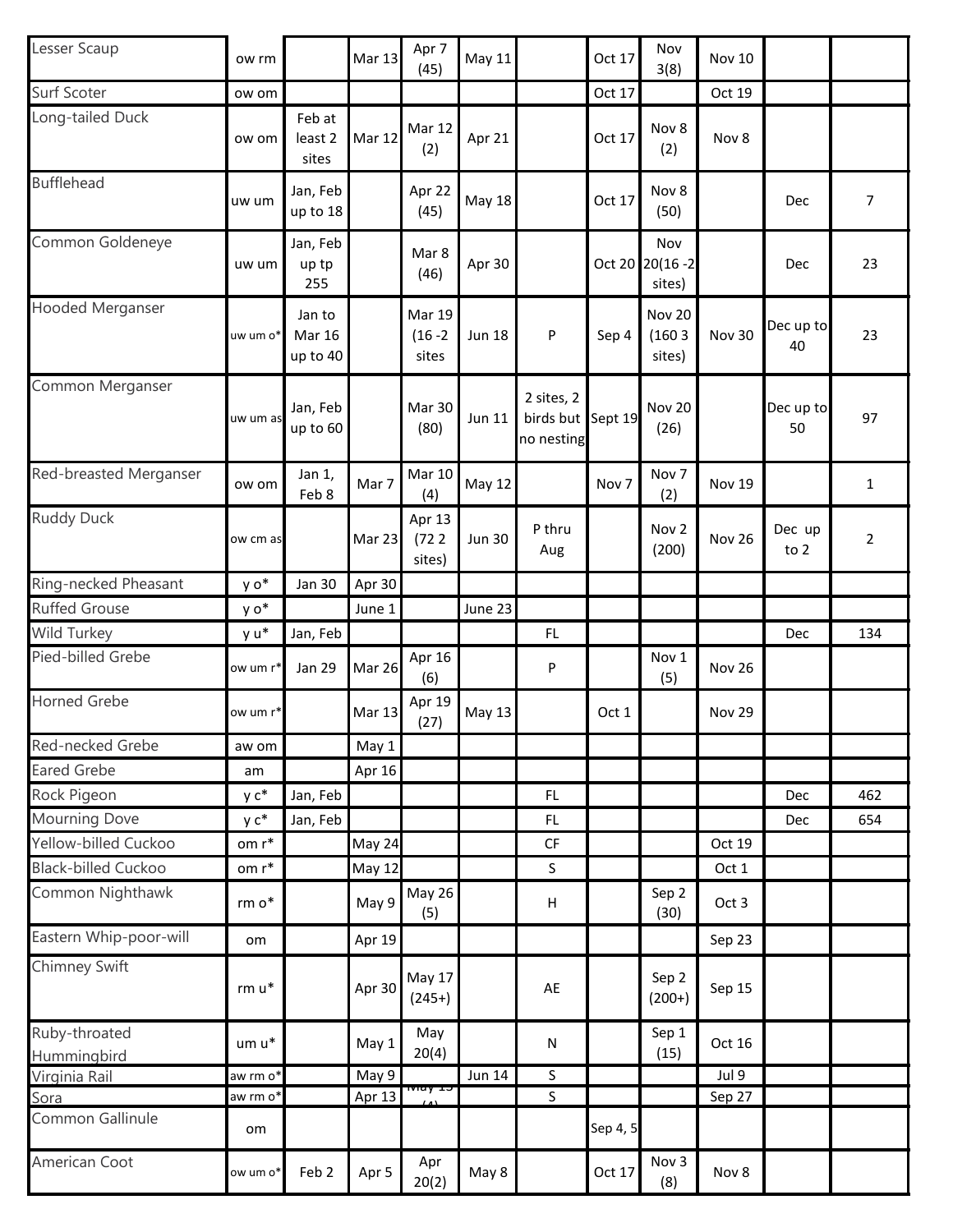| Sandhill Crane            | aw om o*        |                           | <b>Mar 13</b> | Apr 8<br>(6)                   |               | FL |               | <b>Nov 12</b><br>(60)     | Nov 24        |                   | $\overline{2}$ |
|---------------------------|-----------------|---------------------------|---------------|--------------------------------|---------------|----|---------------|---------------------------|---------------|-------------------|----------------|
| American Golden-Plover    | om              |                           |               |                                |               |    | Aug 25        |                           | Sep 17        |                   |                |
| Semipalmated Plover       | um              |                           |               | May<br>20(6)                   | <b>May 20</b> |    | <b>Jul 10</b> | Aug 29<br>(12)            | Oct 23        |                   |                |
| Killdeer                  |                 |                           | <b>Mar 11</b> | Mar 27<br>$(21 - 6)$<br>sites) |               | FL |               | Sep 17<br>(151)           | Nov 8         |                   |                |
| <b>Upland Sandpiper</b>   | $rm r*$         |                           | <b>May 28</b> |                                |               | P  |               |                           | June 16       |                   |                |
| <b>Stilt Sandpiper</b>    | om              |                           |               |                                |               |    | <b>Jul 13</b> | Aug 29<br>(5)             | Sep 26        |                   |                |
| Sanderling                | om              |                           |               |                                |               |    | July 28       |                           |               |                   |                |
| Dunlin                    | aw om           |                           |               |                                | June 10       |    | Oct 23        | Oct 29<br>(5)             | Oct 29        |                   |                |
| <b>Baird's Sandpiper</b>  | om              |                           |               |                                |               |    | Aug 18        |                           | Aug 24        |                   |                |
| Least Sandpiper           | um              |                           | <b>May 13</b> |                                | May 27        |    | June 30       | Aug<br>16(25)             | Oct 29        |                   |                |
| White-rumped Sandpiper    | om              |                           |               |                                |               |    | Aug 15        | Aug 15<br>(3)             | Aug 17        |                   |                |
| Pectoral Sandpiper        | um              |                           |               |                                |               |    | <b>Jul 18</b> | Nov 5<br>(15)             | Nov 7         |                   |                |
| Semipalmated Sandpiper    | um              |                           | <b>May 20</b> | Jun 1<br>(12)                  | Jun 11        |    | <b>Jul 18</b> | Sep 2<br>(15)             | Oct 12        |                   |                |
| Short-billed Dowitcher    | om              |                           | <b>May 10</b> |                                |               |    | July 27       |                           | <b>Jul 31</b> |                   |                |
| Long-billed Dowitcher     | om              |                           | <b>May 10</b> |                                |               |    | July 22       | July 22<br>(2)            | July 27       |                   |                |
| American Woodcock         | aw u*           |                           | <b>Mar 13</b> | Mar 24<br>(6)                  |               | S  |               | Oct 13<br>(6)             | Nov 3         |                   |                |
| Wilson's Snipe            | ow o*           |                           | Mar 31        | Mar 31<br>(11)                 | Jun 2         | S  | Jul 6         | Oct 25<br>(18)            | <b>Nov 10</b> |                   |                |
| Spotted Sandpiper         | um u*           |                           | Apr 12        | <b>May 17</b><br>(10)          |               | P  |               | Jul 14<br>(12)            | Oct 10        |                   |                |
| Solitary Sandpiper        | rm              |                           | May 2         | May 2<br>(4)                   | Jun 5         |    | Jul 6         | Aug 7<br>(8)              | Sep 25        |                   |                |
| <b>Greater Yellowlegs</b> | um              |                           | Apr 3         | Apr 22<br>(12)                 | May 11        |    | <b>Jun 30</b> | Oct 19<br>(11)            | Nov 5         |                   |                |
| Lesser Yellowlegs         | um              |                           | Apr 21        | May 2<br>(5)                   | May 14        |    | Jul 6         | Aug 9<br>(35)             | Nov 3         |                   |                |
| <b>Bonaparte's Gull</b>   | um              |                           | Apr 7         | Apr 26<br>(135)                | May 4         |    | <b>Jul 25</b> | Nov <sub>5</sub><br>(175) | Nov 8         |                   |                |
| Little Gull               | am              |                           | Apr 20        |                                |               |    |               |                           |               |                   |                |
| Ring-billed Gull          | uw cm<br>uSp us | Jan, Feb<br>up to<br>1000 |               | <b>Mar 18</b><br>(2500)        |               |    |               | Oct 14<br>O(80)           |               | Dec up to<br>400  | 235            |
| <b>Herring Gull</b>       | cw cm<br>uSp rs | Jan, Feb<br>up to<br>2500 | Mar 8         | Mar 12<br>(250)                | <b>May 26</b> |    | Jul 6         | <b>Nov 21</b><br>(6000)   |               | Dec up to<br>3500 | 2097           |
| <b>Iceland Gull</b>       | m               | Jan 1 to<br>25 up to<br>3 |               |                                |               |    |               |                           |               | Dec 5 to<br>19    | $\overline{2}$ |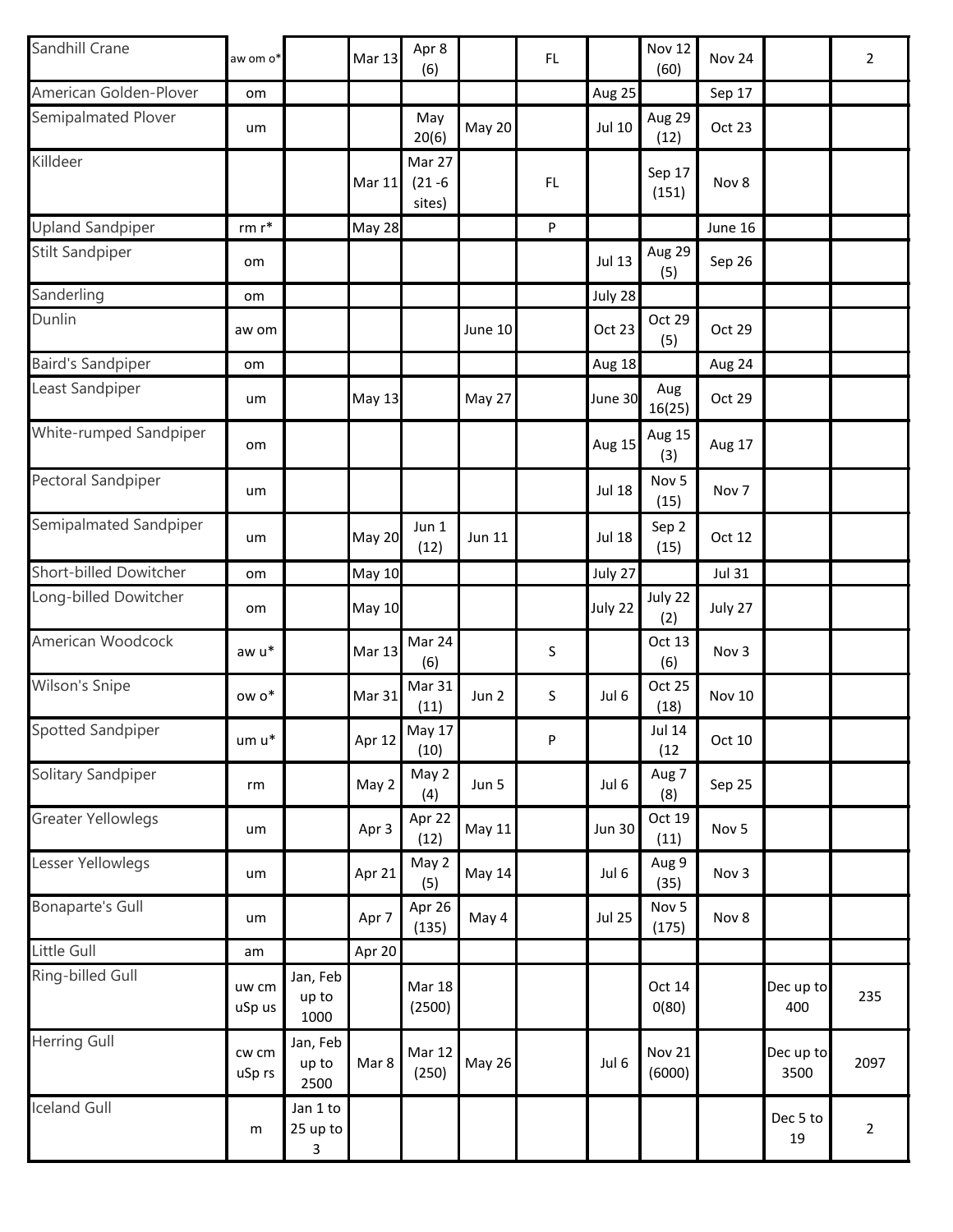| Iceland Gull (Thayer's)   |                 | Jan 4                                 |               |                                 | <b>Mar 18</b> |                           | <b>Nov 21</b> | Nov<br>26(2)                     | <b>Nov 26</b> | Dec 5 to<br>13 up to<br>$\overline{2}$ |                |
|---------------------------|-----------------|---------------------------------------|---------------|---------------------------------|---------------|---------------------------|---------------|----------------------------------|---------------|----------------------------------------|----------------|
| Iceland Gull (kumlieni)   |                 | Jan 16 to<br>20 up to Mar 18<br>6     |               | <b>Mar 18</b><br>(6)            |               |                           |               | <b>Nov 21</b><br>(3)             | <b>Nov 26</b> | Dec 8 to<br>13 up to<br>1              |                |
| Lesser Black-backed Gull  | rw rm           | Jan, Feb<br>up to 2                   |               | Apr 26<br>(2)                   | Apr 26        |                           | Aug 9         | <b>Nov 21</b><br>(7)             | Nov 26        | Dec 5 to<br><b>Dec 20</b><br>up to 12  | $\overline{2}$ |
| Slaty-backed Gull         | aw              |                                       |               |                                 |               |                           |               |                                  |               | Dec 13 to<br>19 up to<br>2             | $\mathbf 1$    |
| <b>Glaucous Gull</b>      | rw rm           | Jan 1 to<br><b>Jan 25</b><br>up to 12 |               |                                 | Apr 26        |                           | <b>Nov 21</b> |                                  | <b>Nov 26</b> | Dec 5 to<br>Dec 31<br>up to 8          | $\mathbf 1$    |
| Great Black-backed Gull   | rw rm           | Jan, Feb<br>up to 90                  |               |                                 | ?             |                           | Nov 4         | <b>Nov 21</b><br>(14)            |               | Dec up to<br>55                        | 21             |
| Caspian Tern              | rm              |                                       | Apr 21        | Jun<br>29(3)                    | <b>Jun 29</b> |                           | July 29       | Aug 8<br>(2)                     | Sep 4         |                                        |                |
| Common Tern               | am              |                                       | May 4         | May 4<br>(5)                    |               |                           |               |                                  |               |                                        |                |
| Red-throated Loon         | om              |                                       | Apr 25        | Apr 25<br>(2)                   |               |                           |               |                                  |               |                                        |                |
| Common Loon               | ow um           |                                       | Apr 10        | May 8<br>(91)                   | Ma 17         |                           | Sept 14       | Oct 24<br>$(23 - 2)$<br>sites)   | <b>Nov 14</b> |                                        |                |
| Double-crested Cormorant  | ow um us        | Jan 1-<br>Apr 2                       | Mar 20        | Apr 18<br>$(83 - 4)$<br>sites)  | May 20        | non-<br>breeders          | <b>Aug 15</b> | Oct 5<br>$(52 - 3)$<br>sites)    | Nov 3         |                                        |                |
| American White Pelican    | a               |                                       |               |                                 |               |                           |               | Jul 21-<br>23 up<br>to 2         |               |                                        |                |
| American Bittern          | om o*           |                                       |               |                                 |               |                           |               | Sep 18<br>to 21                  |               |                                        |                |
| <b>Great Blue Heron</b>   |                 | rw um u* Jan, Feb                     | Mar 3         |                                 |               | H                         |               | July 28<br>(11)                  |               | Dec                                    | 17             |
| <b>Great Egret</b>        | rm os           |                                       | Apr 3         |                                 | May 16        |                           | Jul 3         | Aug 15<br>$(8 - 2)$<br>sites)    | <b>Nov 14</b> |                                        |                |
| Green Heron               | aw r*           |                                       | Apr 30        | June 9<br>4)                    |               | $\boldsymbol{\mathsf{H}}$ |               | <b>Jul 28</b><br>(5)             | Oct 7         |                                        |                |
| Black-crowned Night-Heron | om o*           |                                       |               |                                 |               | ?                         | <b>Jul 22</b> | Aug<br>29(2)                     | Sep 27        |                                        |                |
| <b>Turkey Vulture</b>     | ow cm<br>cSs o* | Jan 3,<br>Feb 24                      | Mar 1         | Apr 3<br>$(119 - 16)$<br>sites) |               | <b>NY</b>                 | Aug 9         | Oct 19<br>$(100 - 13)$<br>sites) | <b>Nov 20</b> |                                        |                |
| Osprey                    | um u*           |                                       | <b>Mar 13</b> |                                 |               | FL 7 nests<br>at least    |               |                                  | Oct 10        |                                        |                |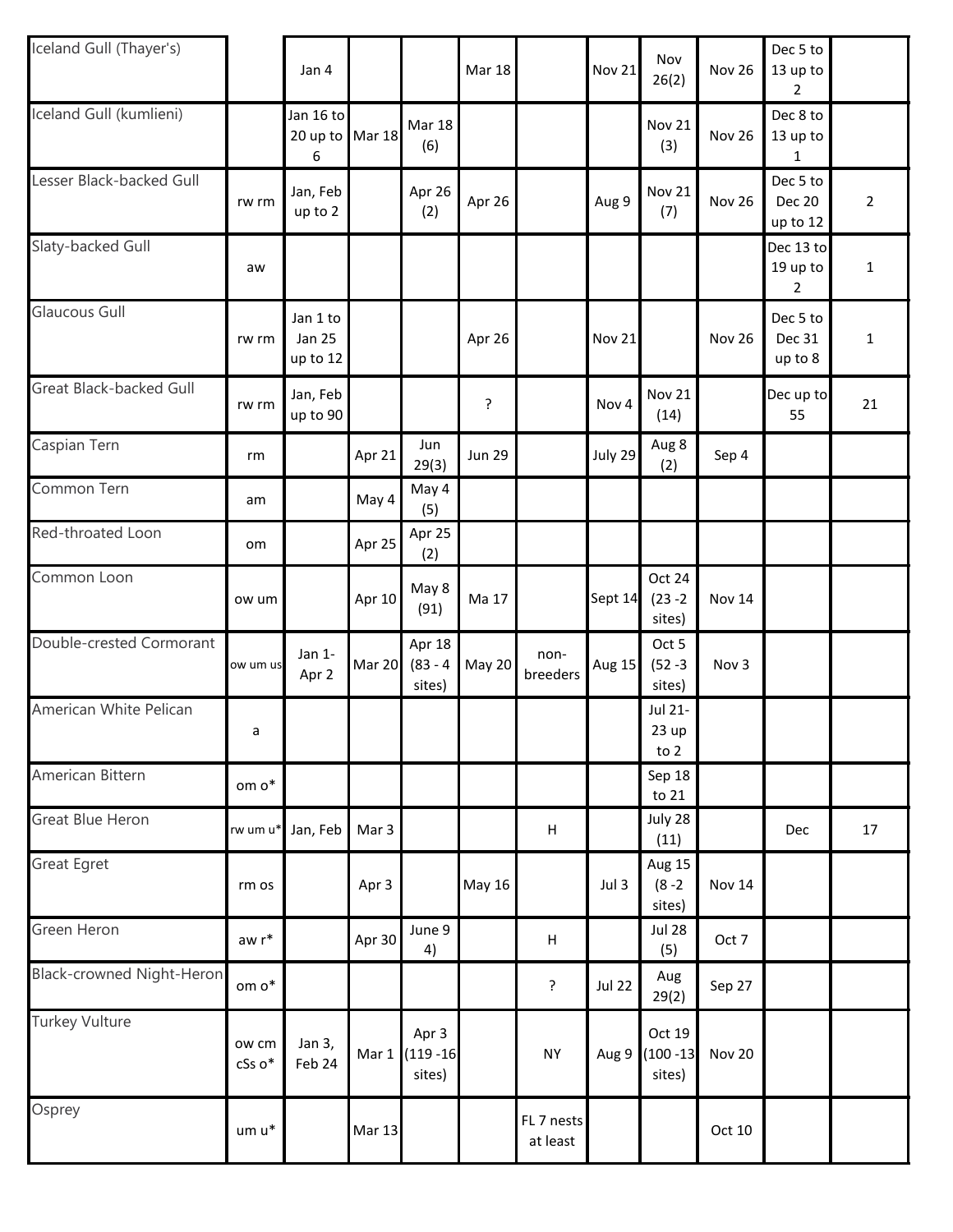| Golden Eagle             | ow om                | Jan, Feb<br>up to 3  |               |                                | Mar 31        |                    | Oct 17        |                       | <b>Nov 24</b> |                             |                         |
|--------------------------|----------------------|----------------------|---------------|--------------------------------|---------------|--------------------|---------------|-----------------------|---------------|-----------------------------|-------------------------|
| Northern Harrier         | rw um o*             | Jan, Feb<br>up to 10 | Mar 3         | Mar 3<br>(5)                   | Jun 9         | H                  | Aug 25        | Nov<br>20(5)          | Nov 24        | Dec                         |                         |
| Sharp-shinned Hawk       | rw um o*             | Jan, Feb<br>up to 2  | Mar 6         |                                |               | CF                 |               | Sep 29<br>(14)        |               | Dec                         | 5                       |
| Cooper's Hawk            | uw um u*             | Jan, Feb             | Apr 17 (4)    |                                |               | FL.                |               | Sep 12<br>(4)         |               | Dec                         | 6                       |
| <b>Bald Eagle</b>        | rw om r*             | Jan, Feb             |               | Apr 21<br>(10)                 |               | FL.                |               |                       |               | Dec up to<br>10             | 17                      |
| Red-shouldered Hawk      | ow rm a <sup>*</sup> | Jan 6, 7-<br>29      | Mar 2         | Mar<br>17(2)                   | Apr 13        |                    | Oct 4         |                       | Nov 18        |                             |                         |
| Broad-winged Hawk        | aw um o*             |                      | Apr 17        | Apr 22<br>$(33 - 4)$<br>sites) | May 4         |                    | Sep 9         | Sep<br>17(3000        | Oct 4         |                             |                         |
| Red-tailed Hawk          | cw cm u <sup>*</sup> | Jan, Feb             |               |                                |               | <b>NY</b>          |               |                       |               | Dec                         | 47                      |
| Rough-legged Hawk        | uw um                | Jan, Feb             |               |                                | Apr 6         |                    | <b>Nov 16</b> |                       |               | Dec                         | 3                       |
| Eastern Screech-Owl      | y u*                 | Jan, Feb             |               |                                |               | H                  |               |                       |               | Dec                         | 9                       |
| Great Horned Owl         | y u*                 | Jan, Feb             |               |                                |               | FL.                |               |                       |               | Dec                         | 12                      |
| Snowy Owl                | rw rS as             | Jan, Feb<br>up to 5  |               |                                | Mar 28        | Aug not<br>nesting | <b>Nov 16</b> |                       |               | Dec up to<br>3              |                         |
| Short-eared Owl          | rw rS                | Jan, Feb             |               |                                | Mar 6         |                    | <b>Dec 27</b> |                       |               | Dec                         |                         |
| Northern Saw-whet Owl    | ow om                | Jan 5,<br>Feb 23     |               |                                |               |                    |               |                       |               |                             |                         |
| <b>Belted Kingfisher</b> | rw um u              | Jan, Feb             |               |                                |               | AE                 |               |                       |               | Dec                         | 11                      |
| Yellow-bellied Sapsucker | ow um o*             | Jan 7, 22,<br>26     | Mar 25        | Apr 22<br>$(12 - 3)$<br>sites) |               | YF                 | Sep 30        | Sep<br>30(10)         | Nov 8         | <b>Dec 14</b>               | $\mathbf{1}$            |
| Red-headed Woodpecker    | aw om o*             |                      | May 9         |                                |               | P                  |               |                       | Sep 9         |                             |                         |
| Red-bellied Woodpecker   | y u*                 | Jan, Feb             |               |                                |               | AE                 |               |                       |               | Dec                         | 109                     |
| Downy Woodpecker         | y c*                 | Jan, Feb             |               |                                |               | AE                 |               |                       |               | Dec                         | 173                     |
| Hairy Woodpecker         | y u*                 | Jan, Feb             |               |                                |               | AE                 |               |                       |               | Dec                         | 30                      |
| Pileated Woodpecker      | y o*                 | Jan, Feb             |               |                                |               | AE                 |               |                       |               | Dec                         | $\overline{2}$          |
| Northern Flicker         | rw cm u*             | Jan, Feb             | Mar 4         | Apr 7<br>$(11 - 6)$<br>sites)  |               | AE                 |               |                       | Sep 25 (8)    | Dec                         | 9                       |
| American Kestrel         | rw rm o*             | Jan, Feb             |               |                                |               | AE                 |               |                       | Sep 29 (16)   | Dec up to<br>3              | $\overline{\mathbf{4}}$ |
| Merlin                   | rw rm o*             | Jan, Feb             |               |                                |               | FL                 |               |                       |               | Dec                         | 5                       |
| Peregrine Falcon         | ow om o*             | Jan, Feb             |               |                                |               | P                  |               |                       |               | Dec 6,<br>12, 19 up<br>to 2 |                         |
| Olive-sided Flycatcher   | om as                |                      | <b>May 20</b> |                                | <b>May 29</b> |                    | <b>Aug 19</b> | Sep 1<br>(3)          | Sep 4         |                             |                         |
| Eastern Wood-Pewee       | um u*                |                      | <b>May 12</b> |                                |               | $\sf S$            |               | Sep 5 (6<br>-2 sites) | Oct 9         |                             |                         |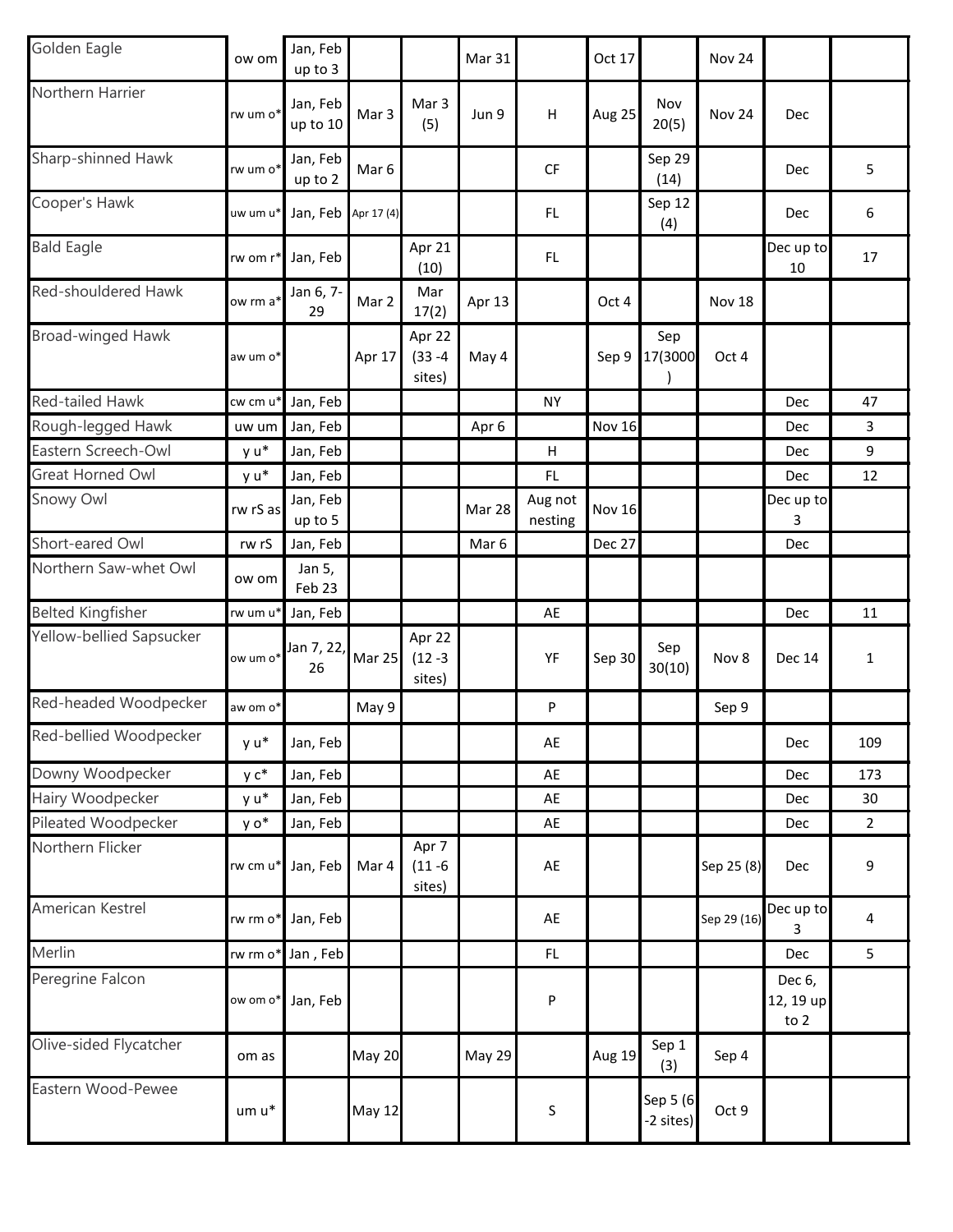| Yellow-bellied Flycatcher        | rm                |           | May 24                 | May 25<br>$(3 - 2)$<br>sites)         | May 25 |                   | Aug 7         |                                  | Sep 21        |                  |             |
|----------------------------------|-------------------|-----------|------------------------|---------------------------------------|--------|-------------------|---------------|----------------------------------|---------------|------------------|-------------|
| Acadian Flycatcher               | om $\mathsf{r}^*$ |           | Jun 9                  |                                       |        | $\sf P$           |               |                                  | Jul 7         |                  |             |
| Alder Flycatcher                 | om o*             |           | May 27                 |                                       |        | S                 |               | <b>Jul 17</b><br>(3)             | <b>Jul 17</b> |                  |             |
| Willow Flycatcher                | um u*             |           | <b>May 16</b>          | May 27<br>(7)                         |        | S                 |               |                                  | Aug 30        |                  |             |
| Least Flycatcher                 | um u*             |           | May 4                  |                                       |        | $\sf S$           |               |                                  | Oct 4         |                  |             |
| Eastern Phoebe                   | aw um r*          | Jan 8     | Mar 23                 | Apr 8<br>$(10 - 2)$<br>sites)         |        | FL                |               | Sep 30<br>$(9 - 3)$<br>sites)    | Nov 24        | Dec 4            |             |
| <b>Great Crested Flycatcher</b>  | um o*             |           | May 2                  |                                       |        | S                 |               | Aug 3<br>$(18 - 3)$<br>sites)    | Sep 16        |                  |             |
| Eastern Kingbird                 | um u*             |           | Apr 29                 | May 11<br>$(15 - 5)$<br>sites)        |        |                   |               | Aug 24<br>$(8 - 2)$<br>sites)    | Sep 13        |                  |             |
| White-eyed Vireo                 | om o*             |           |                        |                                       |        |                   |               |                                  | Oct 5         |                  |             |
| Yellow-throated Vireo            | $rm r*$           |           | May 6                  |                                       |        | $\mathsf S$       |               |                                  | Sep 17        |                  |             |
| <b>Blue-headed Vireo</b>         | $rm a*$           |           | Apr 26                 | May 5<br>$(6 - 4)$<br>sites)          | May 21 |                   | Sep 8         | Oct 11<br>(5)                    | Oct 30        |                  |             |
| Philadelphia Vireo               | rm                |           | May 4                  | <b>May 18</b><br>(5)                  | May 24 |                   | <b>Aug 16</b> | Sep 8<br>(5)                     | Oct 12        |                  |             |
| <b>Warbling Vireo</b>            | um u*             |           | May 2                  | May 5<br>$(15 - 5)$<br>sites)         |        | <b>NY</b>         |               | Aug 3<br>(4)                     | Sep 21        |                  |             |
| Red-eyed Vireo                   | $um c*$           |           | May 6                  | <b>May 18</b><br>$(22 - 5)$<br>sites) |        | S                 |               | Aug 13<br>(7)                    | Oct 6         |                  |             |
| Northern Shrike                  | rw om             | Jan, Feb  |                        |                                       | Mar 24 |                   | Nov 3         |                                  |               | Dec              | $\mathbf 1$ |
| Blue Jay                         | y cm u*           | Jan, Feb  |                        | May 15<br>$(290 - 23)$<br>sites)      |        | FL                |               | ct <sub>4</sub><br>(360)         |               | Dec              | 262         |
| American Crow                    | cw cm u*          | Jan, Feb  |                        | Mar 9<br>$(200+)$                     |        | P                 |               | Nov 3<br>$(1111 - 3)$<br>sites)) |               | Dec up to<br>230 | 218         |
| Common Raven                     | $\mathbf{o}$      | Feb 9, 11 | Apr 2,<br>7, 15,<br>25 | Apr 25<br>$(3 - 3)$<br>sites)         |        | Jun 29, Jul<br>21 |               |                                  | Nov 20 (2)    | Dec 10           |             |
| <b>Black-capped Chickadee</b>    | y u*              | Jan, Feb  |                        |                                       |        | P                 |               |                                  |               | Dec              | 598         |
| <b>Tufted Titmouse</b>           | y o*              | Jan, Feb  |                        |                                       |        | P                 |               |                                  |               | <b>Dec 15</b>    |             |
| <b>Horned Lark</b>               | uw cm u*          | Jan, Feb  |                        | Mar 3<br>(150)                        |        | P                 |               | <b>Nov 14</b><br>(200)           |               | Dec              |             |
| Northern Rough-winged<br>Swallow | $um r*$           |           | Apr 13                 | Apr 19<br>$(23 - 2)$<br>sites)        |        | P                 |               | <b>Jul 10</b><br>(25)            | Aug 16        |                  |             |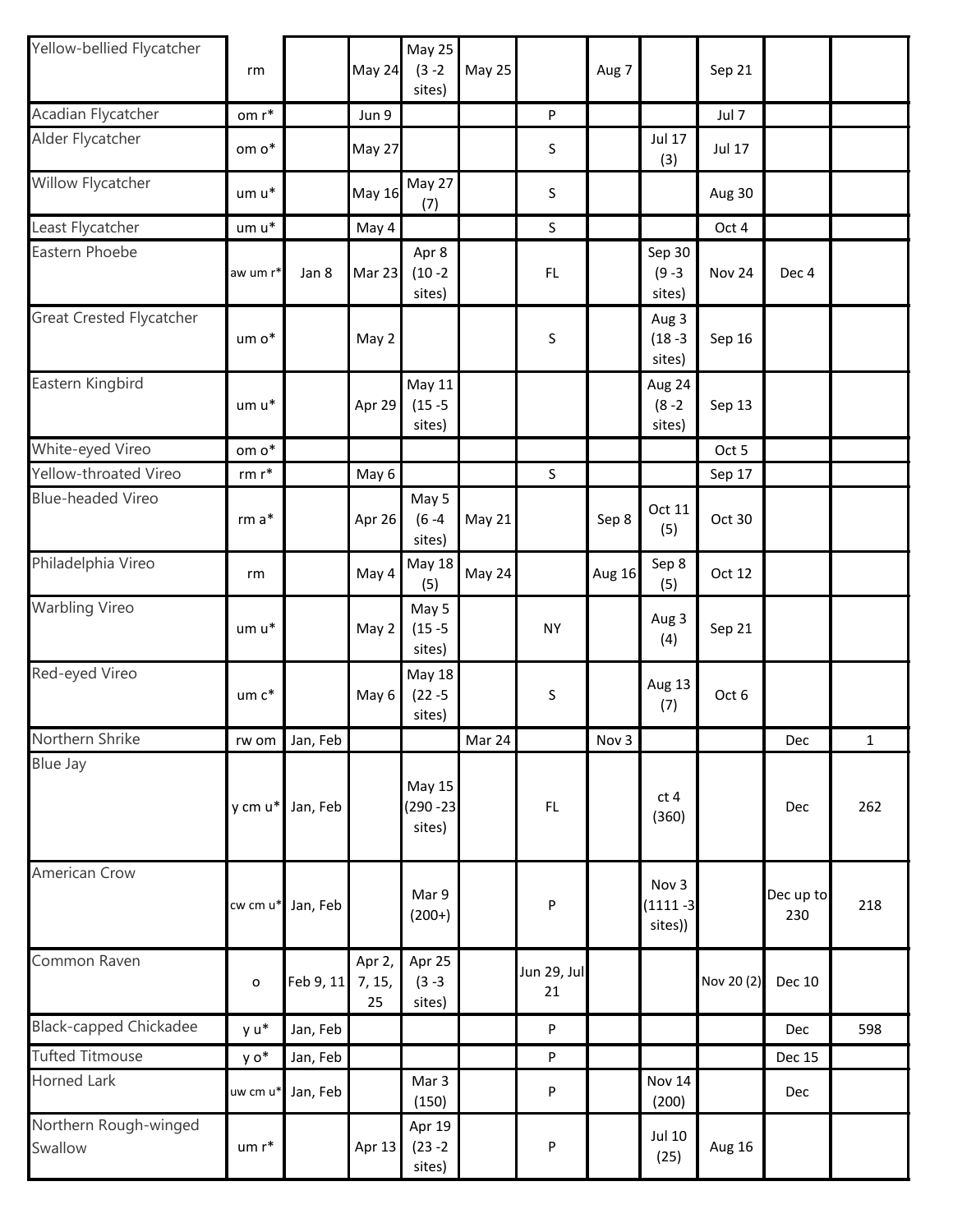| Purple Martin                | rm r^             |                     | Apr 17        | <b>Jun 15</b><br>(10)                |               | AE          |        | Aug 16<br>$(17 - 3)$<br>sites)        | Sep 10        |                   |     |
|------------------------------|-------------------|---------------------|---------------|--------------------------------------|---------------|-------------|--------|---------------------------------------|---------------|-------------------|-----|
| <b>Tree Swallow</b>          | cm u*             |                     |               | Apr 15<br>Mar 31 (1500+<br>4 sites)  |               | FL          |        | Sep 7<br>(225)                        | Sep 26        |                   |     |
| <b>Bank Swallow</b>          | cm r*             |                     | Apr 17        | May 29<br>(80)                       |               | AE          |        | Aug 10<br>(25)                        | Aug 29        |                   |     |
| <b>Barn Swallow</b>          | um u*             |                     | Apr 12        | May 3<br>(50)                        |               | FL          |        | Sep 7<br>(45)                         | Sep 18        |                   |     |
| <b>Cliff Swallow</b>         | $rm r*$           |                     | Apr 18        | Jun 6<br>(30)                        |               | AE          |        | <b>Jul 31</b><br>$(14 - 3)$<br>sites) | Aug 29        |                   |     |
| Golden-crowned Kinglet       | rw cm o*          | Jan, Feb            |               | Apr 7<br>$(44 - 7)$<br>sites)        | May 14        |             | Sep 8  | Oct 23<br>(40)                        |               | Dec               | 48  |
| Ruby-crowned Kinglet         | ow cm             |                     | Apr 6         | May 8<br>$(74-10)$<br>sites)         | <b>May 18</b> |             | Sep 14 | Oct 12<br>$(51 - 6)$<br>sites)        | Nov 18        | <b>Dec 14</b>     | 6   |
| Red-breasted Nuthatch        | y iw um<br>$o^*$  | Jan, Feb            |               | May<br>$1(22 - 7)$<br>sites)         |               | P           | Sep 24 | Sep 24<br>(5)                         |               | Dec               | 41  |
| White-breasted Nuthatch      | y u*              | Jn, Feb             |               |                                      |               | P           |        |                                       |               | Dec               | 120 |
| <b>Brown Creeper</b>         | rw um o*          |                     |               |                                      | May 24        | Н           | Sep 30 | Oct 23<br>(3)                         | Nov 26        | Dec               | 32  |
| <b>Blue-gray Gnatcatcher</b> | $rm r*$           |                     | Apr 14        | May 9<br>$(16 - 3)$<br>sites)        |               | <b>FL</b>   |        | Sep 5<br>(3)                          | Sep 20        |                   |     |
| House Wren                   | $cm u*$           |                     |               | May 11<br>Apr 18 (38 -13)<br>sites)  |               | FL.         |        | Sep 9 (8<br>-3 sites)                 | Oct 15        | Dec $14$          | 1   |
| Winter Wren                  | rw rm o*          | Jan, Feb            |               |                                      | May 7         |             | Sep 26 | Oct 7<br>(3)                          |               | Dec               | 8   |
| Sedge Wren                   | om $\mathsf{o}^*$ |                     | Jun 6         |                                      | <b>Jun 15</b> | $\sf S$     |        |                                       |               |                   |     |
| Marsh Wren                   | om o*             |                     | May 9         |                                      |               | CN          |        | July 28<br>(6)                        | Oct 26        |                   |     |
| Carolina Wren                | $yr^*$            | Jan, Feb            |               |                                      |               | FL          |        |                                       |               | Dec               | 32  |
| European Starling            | cw cm c*          | Jan, Feb            |               |                                      |               | FL.         |        | <b>Nov 21</b><br>(4000)               |               | Dec up to<br>2000 | 896 |
| <b>Gray Catbird</b>          | aw cm c*          | Jan 1, 22,<br>Feb 4 | Apr 15        |                                      |               | <b>CF</b>   |        | Sep 9<br>$(27 - 3)$<br>sites)         | Nov 23        | Dec 19,<br>25-31  |     |
| <b>Brown Thrasher</b>        | aw rm f*          |                     | Apr 13        |                                      |               | $\mathsf S$ |        |                                       | Oct 7         |                   |     |
| Northern Mockingbird         | y o*              |                     | Apr 1         |                                      |               | FL          |        |                                       | Aug 17        |                   |     |
| Eastern Bluebird             | ow rm u*          | Jan, Feb            | <b>Mar 14</b> |                                      |               | FL.         |        | Oct 17<br>(15)                        | <b>Nov 26</b> | Dec up to<br>8    | 22  |
| Veery                        | um u*             |                     | May 1         | <b>May 11</b><br>$(9 - 3)$<br>sites) |               | $\sf S$     | Sep 8  |                                       | Sep 26        |                   |     |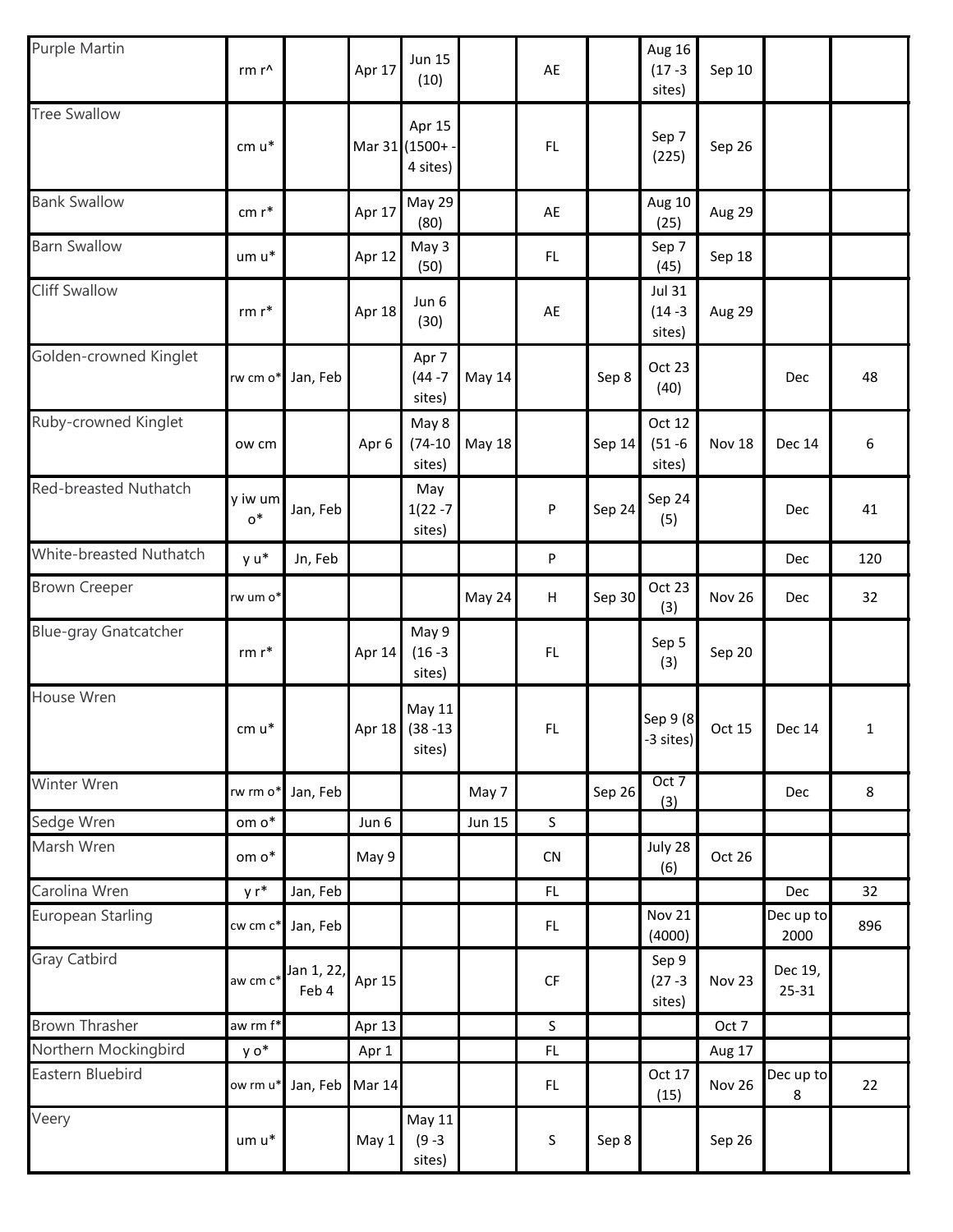| Gray-cheeked Thrush     | om       |                             | <b>May 13</b>    | May 24<br>$(3 - 2)$<br>sites)         | May 25        |                   | Sep 26        |                                   | Oct 5            |                    |                |
|-------------------------|----------|-----------------------------|------------------|---------------------------------------|---------------|-------------------|---------------|-----------------------------------|------------------|--------------------|----------------|
| Swainson's Thrush       | um       |                             | May 8            | <b>May 14</b><br>$(11 - 8)$<br>sites) | Jun 1         |                   | Sep 1         | Sep 26<br>(6)                     | Nov <sub>6</sub> |                    |                |
| Hermit Thrush           | ow um    | Jan, Feb<br>14<br>sightings | Apr 11           | Apr 22<br>$(9 - 4)$<br>sites)         | May 17        |                   | Oct 2         | Oct 18<br>$(8 - 4)$<br>sites)     | Nov 14           | Dec 3<br>sightings |                |
| Wood Thrush             | um u*    |                             | Apr 22           | May 6<br>$(5 - 2)$<br>sites)          |               | S                 |               |                                   | Oct 8            |                    |                |
| American Robin          | rw cm c* | Jan, Feb                    | Feb 23           | Mar 9<br>$(59 - 8)$<br>sites)         |               | FL                |               | Nov 3<br>$(1300 + -$<br>10 sites) |                  | Dec up to<br>23    | 160            |
| Cedar Waxwing           | uw um u* | Jan, Feb<br>up to 84        |                  | <b>Mar 16</b><br>(40)                 |               | P                 |               | Oct 14<br>(95)                    |                  | Dec up to<br>77    | 31             |
| House Sparrow           | y c*     | Jan, Feb                    |                  |                                       |               | FL                |               |                                   |                  | Dec up to<br>150   | 787            |
| American Pipit          | oSm rfm  |                             |                  |                                       |               |                   | Sep 14        | Oct<br>25(83)                     |                  | Nov 7-<br>Dec 2    |                |
| <b>Evening Grosbeak</b> | ow       | Ja 16-<br>Mar 12            |                  |                                       | May 8         |                   |               |                                   |                  |                    |                |
| House Finch             | y u*     | Jan 1                       |                  |                                       |               | FL                |               |                                   |                  | Dec 31             | 114            |
| Purple Finch            | ow om a  | Jan, Feb                    | Mar <sub>3</sub> |                                       | <b>May 14</b> | H-Jun, Jul Sep 24 |               | Oct<br>15(7)                      | <b>Nov 29</b>    | Dec 21,<br>23, 24  | $\overline{2}$ |
| Common Redpoll          | iw om    | Jan, Feb<br>up to<br>300    |                  | Mar 7<br>(45)                         | Apr 8         |                   |               |                                   |                  |                    | $\mathbf 1$    |
| Pine Siskin             | iw im o* | Jan, Feb<br>up to 45        |                  | Apr 22 $ $<br>$(16-3)$<br>reports)    | Jun 7         |                   |               |                                   |                  |                    |                |
| American Goldfinch      | y rw m   | Jan, Feb                    |                  |                                       |               | FL                |               |                                   |                  | Dec                | 564            |
| Lapland Longspur        | iw om    | Jan, Feb<br>up to 50        |                  |                                       | Apr 20        |                   | Oct 29        |                                   |                  | Dec 31(5)          |                |
| <b>Snow Bunting</b>     | iw om    | Jan, Feb<br>up to<br>1000   |                  |                                       | Mar 7         |                   | <b>Nov 15</b> |                                   |                  | Dec<br>5(113)      |                |
| Grasshopper Sparrow     | om o*    |                             | Apr 30           | May<br>4(4)                           |               | Sabout 4<br>sites |               |                                   | Aug 15           |                    |                |
| Chipping Sparrow        | aw cm c* |                             |                  | May<br>Mar 13 4(77 - 34<br>sites)     |               | FL.               |               | Sep 16<br>(35)                    | <b>Nov 14</b>    | Dec 5              |                |
| Clay-colored Sparrow    | om o*    |                             | May 8            |                                       |               | S-8 sites         |               |                                   | Oct 10           |                    |                |
| <b>Field Sparrow</b>    | ow um u* | Jan 22,<br>31               | Apr 2            |                                       |               | $\sf S$           |               | Oct 8<br>$(20 - 2)$<br>sites)     | Nov 30           | <b>Dec 19</b>      |                |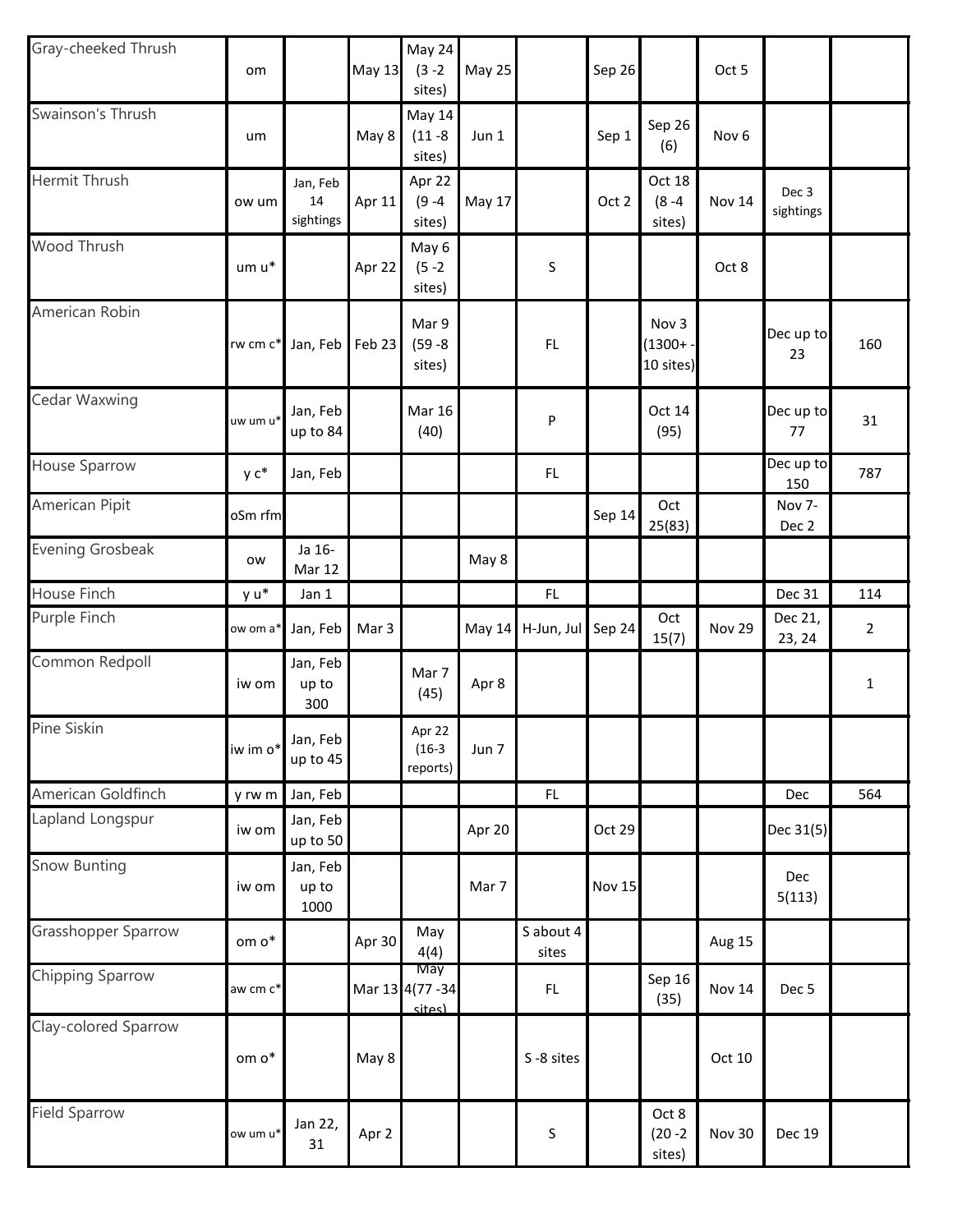| American Tree Sparrow       | uw cm    | Jan, Feb<br>up to 40         |               |                                             | Apr 22        |          | Oct 19 | Nov<br>16(55)                  |               | Dec up to<br>70           | 157         |
|-----------------------------|----------|------------------------------|---------------|---------------------------------------------|---------------|----------|--------|--------------------------------|---------------|---------------------------|-------------|
| Fox Sparrow                 | ow rm    | Jan, Feb<br>3 sites          | Mar 3         | Mar<br>28(2)                                | <b>May 11</b> |          | Oct 15 | <b>Nov 10</b><br>(3)           | Nov 19        |                           |             |
| Dark-eyed Junco             | cw cm    | Jan, Feb<br>up to 80         |               |                                             | May 15        |          | Oct 6  |                                |               | Dec up to<br>111          | 549         |
| White-crowned Sparrow       | ow cm    | Jan, Feb (<br>3+ sites)      | Mar 1         | May<br>$11(38 -$<br>14 sites)               | May 22        |          | Sep 25 | Sep 30<br>$(12 - 4)$<br>sites) | Nov 14        | <b>Dec 19</b>             | $\mathbf 1$ |
| White-throated Sparrow      | rw cm a* | Jan, Feb<br>up to 10         | Mar 1         | May 2<br>$(64 - 10)$<br>sites)              | June 2        |          | Sep 20 | Oct 12<br>$(72 - 7)$<br>sites) | Nov 29        | Dec up to<br>8            | 15          |
| <b>Vesper Sparrow</b>       | aw um u* |                              | Apr 12        |                                             |               | $\sf S$  |        |                                | Oct 10        |                           |             |
| Savannah Sparrow            | aw cm c* |                              | Apr 7         |                                             |               |          |        |                                | Oct 18        |                           |             |
| Song Sparrow                | rw c*    | Jan, Feb<br>up to 6          | Mar 1         | Apr 8<br>$(90 - 15)$                        |               | FL       |        |                                | <b>Nov 28</b> | Dec up to<br>6            | 39          |
| Lincoln's Sparrow           | aw rm    |                              | May 5         | May 5<br>$(3 - 2)$<br>sites)                | May 21        |          |        | Sep 28 Oct 5(2)                | Oct 19        |                           |             |
| Swamp Sparrow               | rw u*    | Jan, Feb<br>several<br>sites | <b>Mar 12</b> | Apr 22<br>$(8 - 3)$<br>sites)               |               | S        |        |                                | Nov 24        | Dec <sub>6</sub><br>sites | 4           |
| Eastern Towhee              | ow rm r* | Jan $(2)$<br>sites)          | Apr 7         | May 12<br>$(14-4)$<br>sites)                |               | S        |        |                                | <b>Nov 19</b> | Dec?                      |             |
| <b>Bobolink</b>             | um u*    |                              | May 1         |                                             |               | FL       |        | Aug 27<br>(6)                  | Sep 2         |                           |             |
| Eastern Meadowlark          | aw um u* | Feb 17                       | <b>Mar 18</b> |                                             |               | $\sf S$  |        | Oct 6<br>(6)                   | Nov 19        |                           |             |
| Orchard Oriole              | om r*    |                              | May 7         | May<br>7(4)                                 |               | Sup to 4 |        |                                | Aug 21        |                           |             |
| <b>Baltimore Oriole</b>     | $um u^*$ |                              |               | May 11<br>May 1 (108-23<br>sites)           |               | FL       |        |                                | Sep 8         |                           |             |
| Red-winged Blackbird        | ow cm c* | Jan 1                        |               | <b>Mar 11</b><br>Feb 23 (176 - 12<br>sites) |               | FL       |        | Sep 2<br>(1000)                | <b>Nov 21</b> | Dec (3)<br>sites)         | 1           |
| <b>Brown-headed Cowbird</b> | rw cm c* | Jan, Feb<br>up to 70         | <b>Feb 18</b> |                                             |               | FL       |        | Sep 26<br>(200)                | Nov 17        | Dec (3<br>sites)          | 42          |
| <b>Rusty Blackbird</b>      | ow um    |                              | Mar 17        | Mar 17<br>(3)                               | May 4         |          | Oct 1  | Nov 1<br>(250?)                | Nov 14        |                           |             |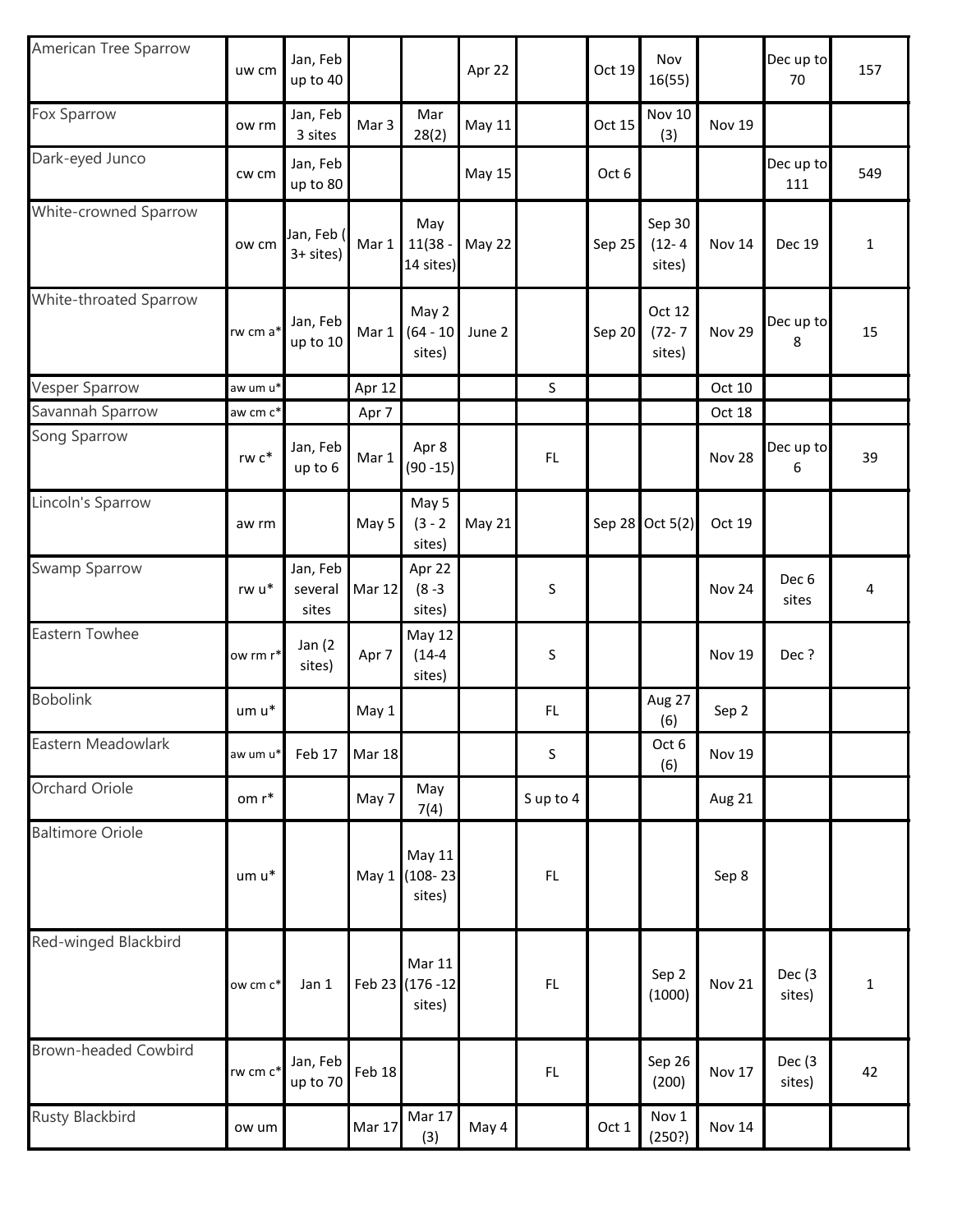| Common Grackle                 | ow cm c*             |                 |               | Mar 14<br>Feb 16 (468 - 16<br>sites)  |               | FL                    |        | Oct<br>6(2000)         | <b>Nov 13</b> | 1 |
|--------------------------------|----------------------|-----------------|---------------|---------------------------------------|---------------|-----------------------|--------|------------------------|---------------|---|
| Ovenbird                       | um u*                |                 | May 2         | May 8<br>(10)                         |               | S                     |        | Sep 2<br>(2)           | Oct 4         |   |
| Northern Waterthrush           | rm $\mathsf{r}^*$    |                 | Apr 30        | May 24<br>(4)                         |               | S                     |        | Aug 15<br>(2)          | Sep 7         |   |
| Golden-winged Warbler          | om $\mathsf{o}^*$    |                 | May 3         |                                       | <b>May 18</b> | ?                     |        |                        |               |   |
| <b>Blue-winged Warbler</b>     | $rm r*$              |                 | May 2         |                                       |               | S                     |        | Aug 13<br>(3)          | Sep 4         |   |
| Brewster's hybrid              |                      |                 | <b>May 19</b> |                                       | Jun 8         |                       |        |                        |               |   |
| Lawrence's hybrid              |                      |                 | June 15       |                                       |               |                       |        |                        |               |   |
| <b>Black-and-white Warbler</b> | um a*                |                 | Apr 4         | May 2<br>$(15 - 8)$<br>sites)         | May 27        |                       | Aug 21 | Sep 2 (4)<br>-2 sites) | Sep 30        |   |
| Prothonotary Warbler           | om o*                |                 | <b>May 16</b> |                                       |               | <b>NE</b>             |        |                        | Jul 2         |   |
| Tennessee Warbler              | um                   |                 | May 8         | <b>May 18</b><br>$(18 - 5)$<br>sites) | May 29        |                       |        | Aug 29 Set 8 (4)       | Oct 12        |   |
| Orange-crowned Warbler         | aw om                | Jan 7, 8<br>(2) | May 4         | May 16<br>(3)                         | May 18        |                       | Sep 4  | Sep 30<br>(2)          | Nov 2         |   |
| Nashville Warbler              | aw um a <sup>*</sup> |                 | May 1         | May 7<br>$(27 - 9)$<br>sites)         | Jun 7         |                       | Sep 8  | Sep 9 (5<br>-2 sites)  | Oct 22        |   |
| Connecticut Warbler            | om                   |                 |               |                                       |               |                       | Sep 8  |                        |               |   |
| Mourning Warbler               | $rm r*$              |                 | <b>May 14</b> | June 8<br>(5)                         | June 8        | $S - 2$ to 3<br>sites | Sep 1  |                        | Sep 4         |   |
| Common Yellowthroat            | ow cm c*             | Jan 12          | May 2         | May 6<br>$(8-2)$<br>sites)            |               | S                     |        |                        | Oct 14        |   |
| <b>Hooded Warbler</b>          | om $r^*$             |                 | <b>May 13</b> |                                       |               | <b>NE</b>             |        |                        | Aug 16        |   |
| American Redstart              | um r*                |                 | May 6         | May 11<br>$(31 - 15)$<br>sites)       |               | S                     |        |                        | Oct 8         |   |
| Cape May Warbler               | rm                   |                 | May 8         | <b>May 18</b><br>$(21 - 5)$<br>sites) | May 24        |                       | Aug 16 | Aug<br>29(2)           | Oct 24        |   |
| Cerulean Warbler               | om r*                |                 | May 6         |                                       |               | $\sf S$               |        |                        | <b>Jul 11</b> |   |
| Northern Parula                | rm                   |                 | May 1         | <b>May 18</b><br>$(19 - 4)$<br>sites  | May 24        |                       | Sep 8  | Sep 30<br>(3)          | Oct 25        |   |
| Magnolia Warbler               | um a*                |                 | May 2         | May 9<br>$(19 - 8)$<br>sites)         | Jun 1         |                       | Aug 28 | Sep 9 (6-<br>4 sites)  | Oct 4         |   |
| Bay-breasted Warbler           | um                   |                 | May 8         | May 17<br>$(37 - 6)$<br>sites)        | May 27        |                       | Aug 29 | Sep 24<br>(4)          | Oct 2         |   |